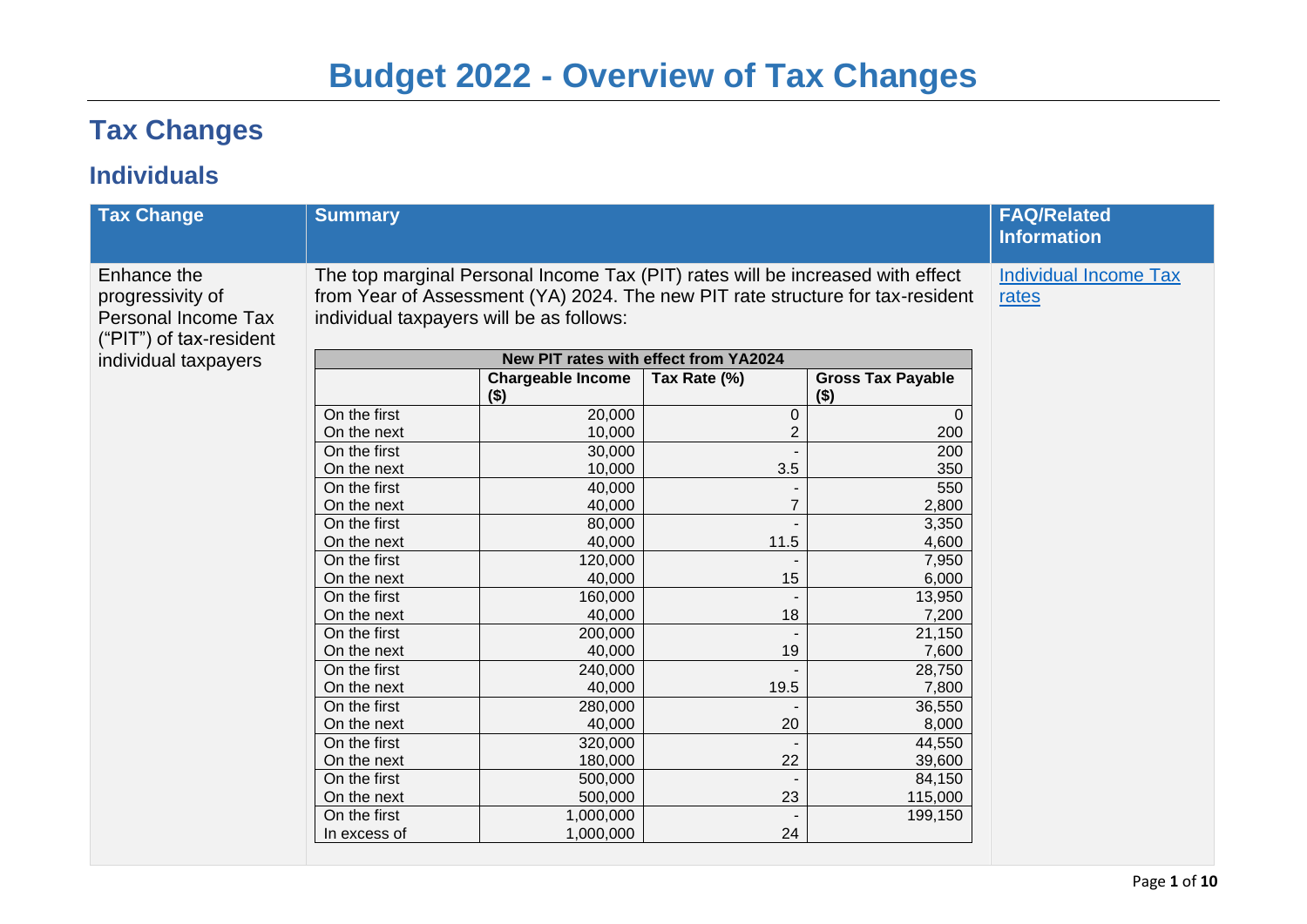|                                                                      | The PIT rates for non-tax-resident individual taxpayers (except on employment<br>income and certain income taxable at reduced withholding tax rates) will<br>correspondingly be raised from 22% to 24%.                                                                                                                                                                                                                                                                                                                                                                                                                  |                                |
|----------------------------------------------------------------------|--------------------------------------------------------------------------------------------------------------------------------------------------------------------------------------------------------------------------------------------------------------------------------------------------------------------------------------------------------------------------------------------------------------------------------------------------------------------------------------------------------------------------------------------------------------------------------------------------------------------------|--------------------------------|
| Extend the WHT<br>exemption for non-tax-<br>resident mediators       | The existing WHT tax exemption, introduced in 2015, has supported Singapore's<br>development as an international mediation hub. To build on the momentum, the<br>Government will continue to support the international mediation sector through a<br>holistic suite of policies and initiatives.<br>The WHT tax exemption will be extended till 31 March 2023.                                                                                                                                                                                                                                                           | <b>Non-Resident Mediator</b>   |
|                                                                      | From 1 April 2023 to 31 Dec 2027, gross income derived by non-tax-resident<br>mediators from mediation work carried out in Singapore will be subject to a<br>concessionary WHT tax rate of 10%, subject to conditions. Alternatively, non-<br>resident mediators may elect to be taxed at 24% on the net income, instead of<br>10% on gross income.                                                                                                                                                                                                                                                                      |                                |
| Extend the WHT tax<br>exemption for non-tax-<br>resident arbitrators | The existing WHT tax exemption, introduced in 2002, has supported Singapore's<br>development as an international arbitration hub. To build on the momentum, the<br>Government will continue to support the international arbitration sector through a<br>holistic suite of policies and initiatives.<br>The WHT tax exemption will be extended till 31 March 2023.<br>From 1 April 2023 to 31 Dec 2027, gross income derived by non-tax-resident<br>arbitrators from arbitration work carried out in Singapore will be subject to a<br>concessionary WHT tax rate of 10%, subject to conditions. Alternatively, non-tax- | <b>Non-Resident Arbitrator</b> |
|                                                                      | resident arbitrators may elect to be taxed at 24% on the net income, instead of<br>10% on gross income.                                                                                                                                                                                                                                                                                                                                                                                                                                                                                                                  |                                |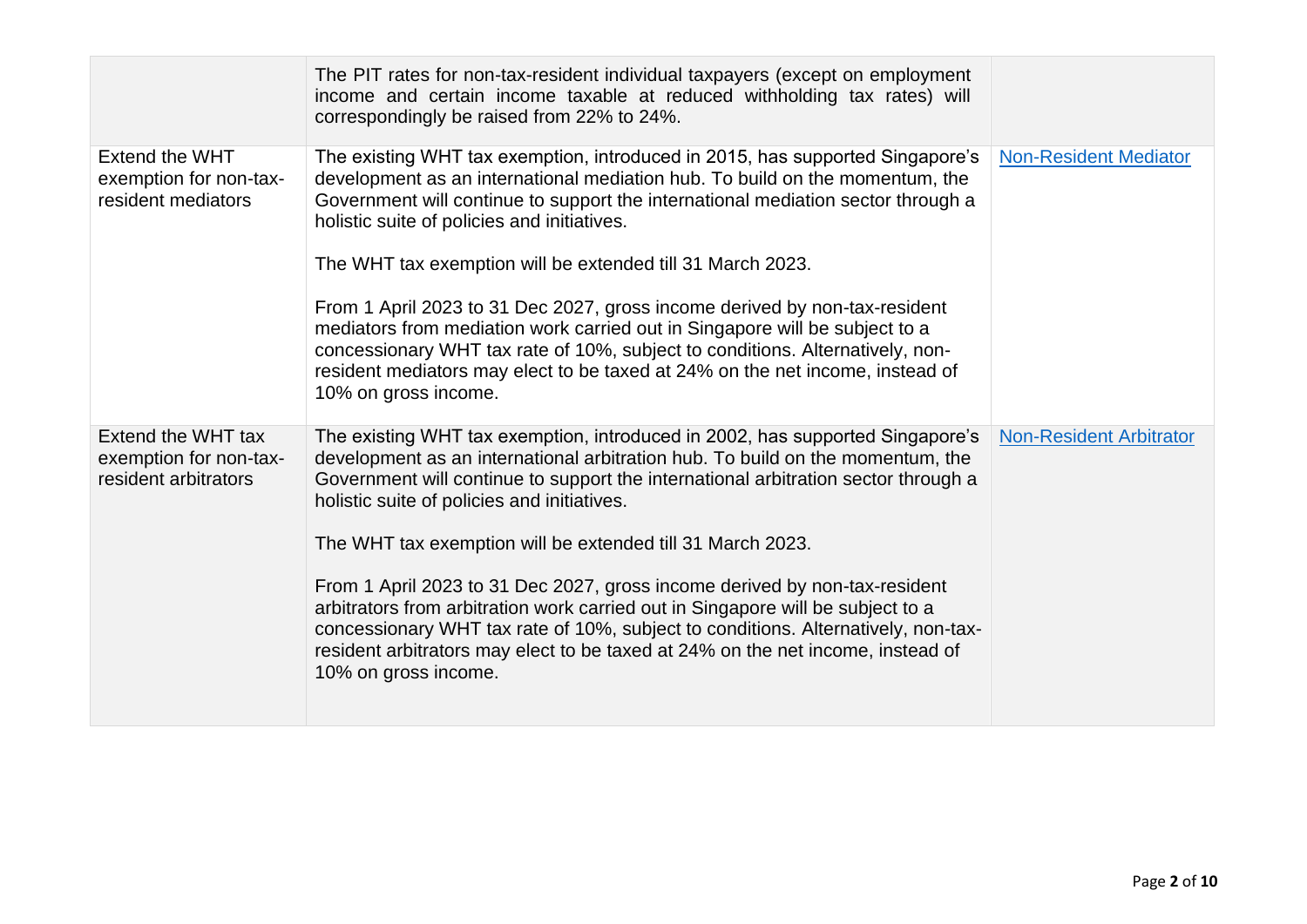## **Goods and Services Tax (GST)**

| <b>Tax Change</b>                                                         | <b>Summary</b>                                                                                                                                                                                                                                                                                                                                                                                                                                                                                                                                                                                                                                                                                                                                                                                                                                                                                                                                                                                                                                                                                                                                            | <b>FAQ/Related</b><br><b>Information</b>                      |
|---------------------------------------------------------------------------|-----------------------------------------------------------------------------------------------------------------------------------------------------------------------------------------------------------------------------------------------------------------------------------------------------------------------------------------------------------------------------------------------------------------------------------------------------------------------------------------------------------------------------------------------------------------------------------------------------------------------------------------------------------------------------------------------------------------------------------------------------------------------------------------------------------------------------------------------------------------------------------------------------------------------------------------------------------------------------------------------------------------------------------------------------------------------------------------------------------------------------------------------------------|---------------------------------------------------------------|
| Increase the GST rate<br>to meet increased<br>recurrent spending<br>needs | The GST rate will be increased in two steps:<br>a) From 7% to 8% with effect from 1 January 2023; and<br>b) From 8% to 9% with effect from 1 January 2024.                                                                                                                                                                                                                                                                                                                                                                                                                                                                                                                                                                                                                                                                                                                                                                                                                                                                                                                                                                                                | <b>GST Rate Change</b><br>2023 GST Rate Change<br>e-Tax Guide |
| Update the GST<br>treatment for travel<br>arranging services              | The online travel booking market has grown significantly over the years. To<br>ensure that our GST system remains resilient in a growing digital economy, the<br>basis for determining whether zero-rating applies to a supply of travel arranging<br>services will be updated, to be based on the place where the customer (i.e. the<br>contractual customer) and direct beneficiary of the service belong:<br>a) If the customer of the service belongs in Singapore, the travel arranging<br>service will be standard-rated; or<br>b) If the customer of the service belongs outside Singapore and the direct<br>beneficiary either belongs outside Singapore or is GST-registered in<br>Singapore, the travel arranging service will be zero-rated.<br>This change will ensure that the GST rules accurately reflect the place of<br>consumption of travel arranging services. The change will also ensure parity in<br>GST treatment between local and overseas suppliers on the supplies of travel<br>arranging services.<br>This change will take effect from 1 January 2023. IRAS will provide further<br>details on the changes by 31 July 2022. | <b>Travel Industry</b><br><b>International Services</b>       |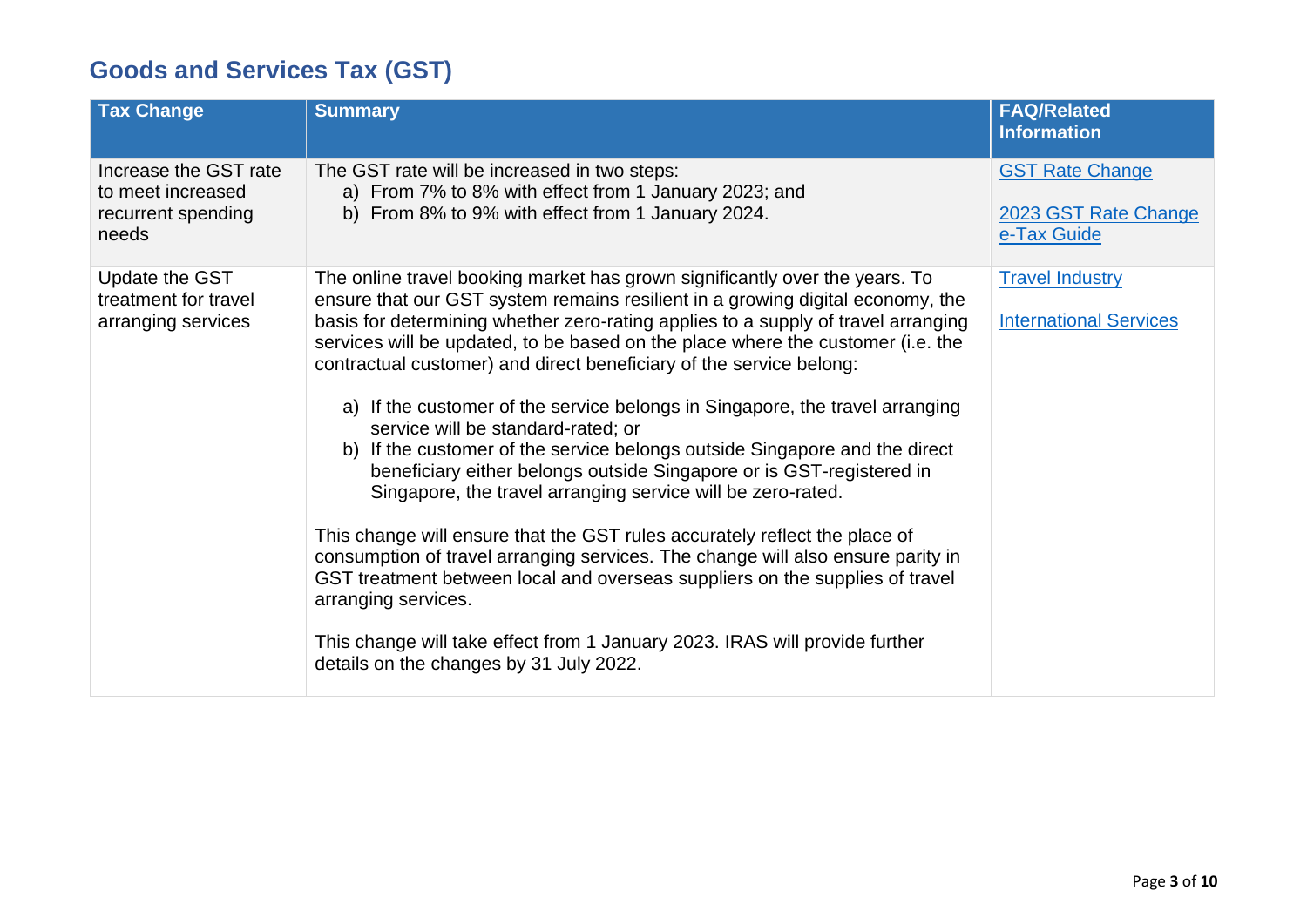## **Property Tax**

| <b>Tax Change</b>                                                                   | <b>Summary</b>                                                                              |                                                                               |                                                                                                                                                                         | <b>FAQ/Related</b><br><b>Information</b> |
|-------------------------------------------------------------------------------------|---------------------------------------------------------------------------------------------|-------------------------------------------------------------------------------|-------------------------------------------------------------------------------------------------------------------------------------------------------------------------|------------------------------------------|
|                                                                                     |                                                                                             |                                                                               |                                                                                                                                                                         |                                          |
| Enhance the<br>progressivity of property                                            | be phased in over two years as shown below.                                                 |                                                                               | The progressive property tax rates for owner-occupied residential properties will<br>be revised for the portion of annual value in excess of \$30,000. This change will | <b>Property Tax Rates</b>                |
| tax for owner-occupied                                                              |                                                                                             |                                                                               |                                                                                                                                                                         |                                          |
| residential properties                                                              | <b>Annual Value</b>                                                                         | <b>Property Tax Rate for Owner-occupied Residential</b><br><b>Properties</b>  |                                                                                                                                                                         |                                          |
|                                                                                     |                                                                                             | Effective 1 Jan 2023                                                          | Effective 1 Jan 2024                                                                                                                                                    |                                          |
|                                                                                     | First \$8,000                                                                               | $0\%$                                                                         | 0%                                                                                                                                                                      |                                          |
|                                                                                     | Next \$22,000                                                                               | 4%                                                                            | 4%                                                                                                                                                                      |                                          |
|                                                                                     | Next \$10,000                                                                               | 5%                                                                            | 6%                                                                                                                                                                      |                                          |
|                                                                                     | Next \$15,000                                                                               | 7%                                                                            | 10%                                                                                                                                                                     |                                          |
|                                                                                     | Next \$15,000                                                                               | 10%                                                                           | 14%                                                                                                                                                                     |                                          |
|                                                                                     | Next \$15,000                                                                               | 14%                                                                           | 20%                                                                                                                                                                     |                                          |
|                                                                                     | Next \$15,000                                                                               | 18%                                                                           | 26%                                                                                                                                                                     |                                          |
|                                                                                     | Above \$100,000                                                                             | 23%                                                                           | 32%                                                                                                                                                                     |                                          |
|                                                                                     | from 1 January 2024.                                                                        |                                                                               | The final property tax rates of up to 32% will take effect for property tax payable                                                                                     |                                          |
| Enhance the<br>progressivity of property<br>tax for non-owner-<br>occupied (such as | properties will be revised. This change will be phased in over two years as<br>shown below. | The progressive property tax rate schedule for non-owner-occupied residential |                                                                                                                                                                         | <b>Property Tax Rates</b>                |
| vacant, or let-out)<br>residential properties                                       | <b>Annual Value</b>                                                                         | Property Tax Rate for Non-owner-occupied Residential<br><b>Properties</b>     |                                                                                                                                                                         |                                          |
|                                                                                     |                                                                                             | Effective 1 Jan 2023                                                          | Effective 1 Jan 2024                                                                                                                                                    |                                          |
|                                                                                     | First \$30,000                                                                              | 11%                                                                           | 12%                                                                                                                                                                     |                                          |
|                                                                                     | Next \$15,000                                                                               | 16%                                                                           | 20%                                                                                                                                                                     |                                          |
|                                                                                     | Next \$15,000                                                                               | 21%                                                                           | 28%                                                                                                                                                                     |                                          |
|                                                                                     | Above \$60,000                                                                              | 27%                                                                           | 36%                                                                                                                                                                     |                                          |
|                                                                                     | from 1 January 2024.                                                                        |                                                                               | The final property tax rates of up to 36% will take effect for property tax payable                                                                                     |                                          |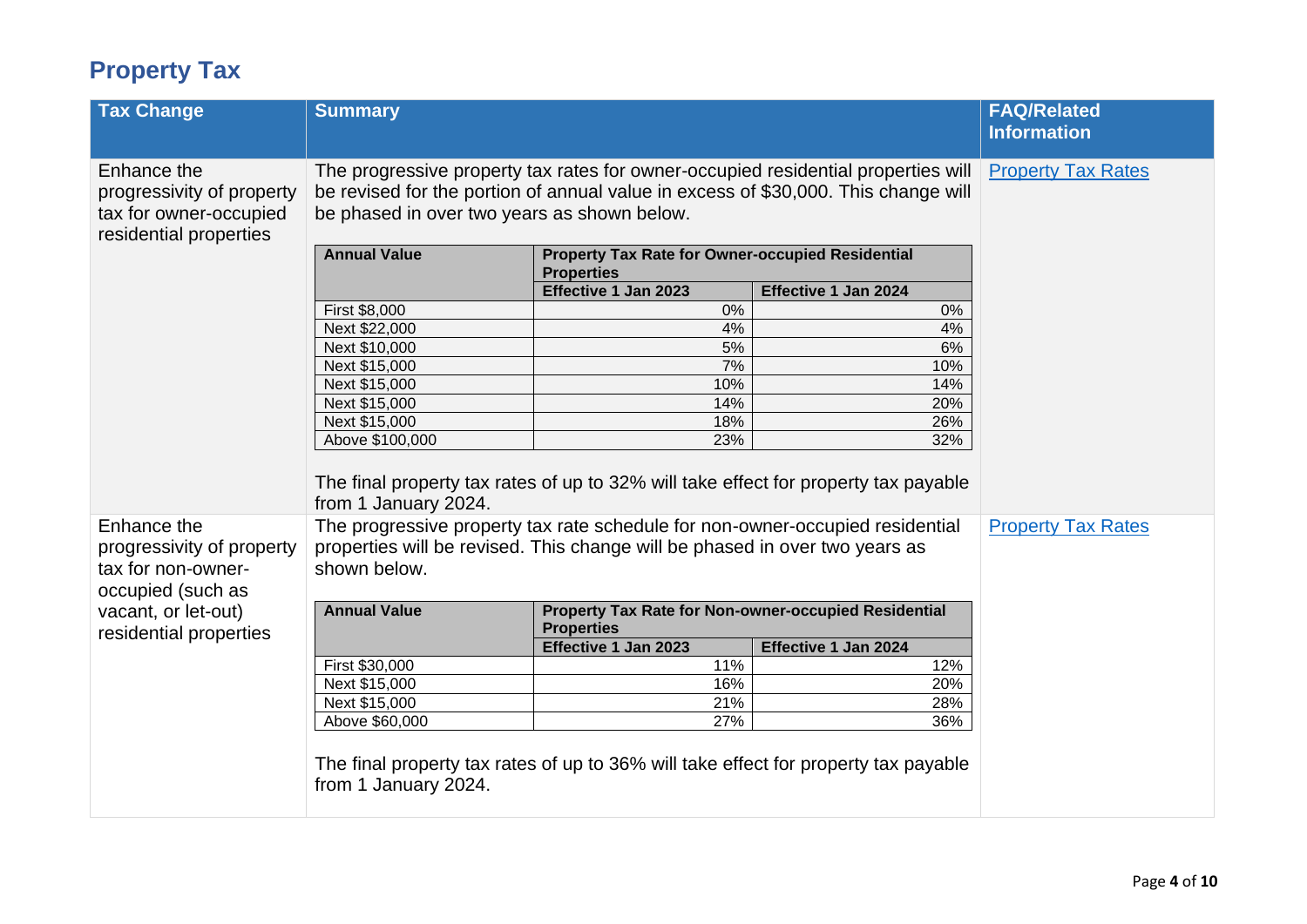#### **Businesses**

| <b>Tax Change</b>                                                                              | <b>Summary</b>                                                                                                                                                                                                                                                                                                                                                                                                                 | <b>FAQ/Related</b> |
|------------------------------------------------------------------------------------------------|--------------------------------------------------------------------------------------------------------------------------------------------------------------------------------------------------------------------------------------------------------------------------------------------------------------------------------------------------------------------------------------------------------------------------------|--------------------|
|                                                                                                |                                                                                                                                                                                                                                                                                                                                                                                                                                | <b>Information</b> |
| Study the introduction<br>of the Minimum<br><b>Effective Tax Rate</b><br>("METR") Regime       | In response to the global minimum effective tax rate under the Pillar 2 Global<br>Anti-Base Erosion ("GloBE") rules of the BEPS 2.0 project, and based on<br>consultation with industry stakeholders, MOF is exploring a top-up tax called<br>the minimum effective tax rate, or "METR".                                                                                                                                       |                    |
|                                                                                                | The METR will top up a multinational enterprise ("MNE") group's effective tax<br>rate in Singapore to 15%. The METR will apply to MNE groups operating in<br>Singapore that have annual revenues of at least €750 million, as reflected in<br>the consolidated financial statements of the ultimate parent entity. The METR, if<br>introduced eventually, will be aligned with the Pillar 2 GloBE rules as far as<br>possible. |                    |
|                                                                                                | IRAS will study the METR further and consult industry stakeholders on the<br>design of the METR.                                                                                                                                                                                                                                                                                                                               |                    |
| Extend and enhance<br>the Approved Royalties<br>Incentive ("ARI")                              | The ARI is scheduled to lapse after 31 December 2023.<br>To continue encouraging companies to leverage new technologies and know-<br>how to develop the capabilities of our local workforce and capture new growth<br>opportunities, the ARI will be extended till 31 December 2028.                                                                                                                                           |                    |
|                                                                                                | The ARI will also be simplified to cover classes of royalty agreements based on<br>an activity-set-based approach. EDB will provide further details of the changes<br>by 30 June 2022.                                                                                                                                                                                                                                         |                    |
| <b>Extend the Approved</b><br>Foreign Loan ("AFL")<br>scheme                                   | The AFL scheme is scheduled to lapse after 31 December 2023.<br>To continue encouraging companies to invest in productive equipment for the<br>purpose of conducting substantive activities in Singapore, the AFL scheme will<br>be extended till 31 December 2028.                                                                                                                                                            |                    |
| <b>Extend the Tax</b><br>Framework for<br><b>Facilitating Corporate</b><br>Amalgamations under | To ensure parity in treatment for all companies, including those that are in the<br>insurance business, the tax framework for facilitating corporate amalgamations<br>will be extended to cover amalgamation of Singapore-incorporated companies<br>involving a scheme of transfer <sup>1</sup> under section 117 of the Insurance Act 1966                                                                                    |                    |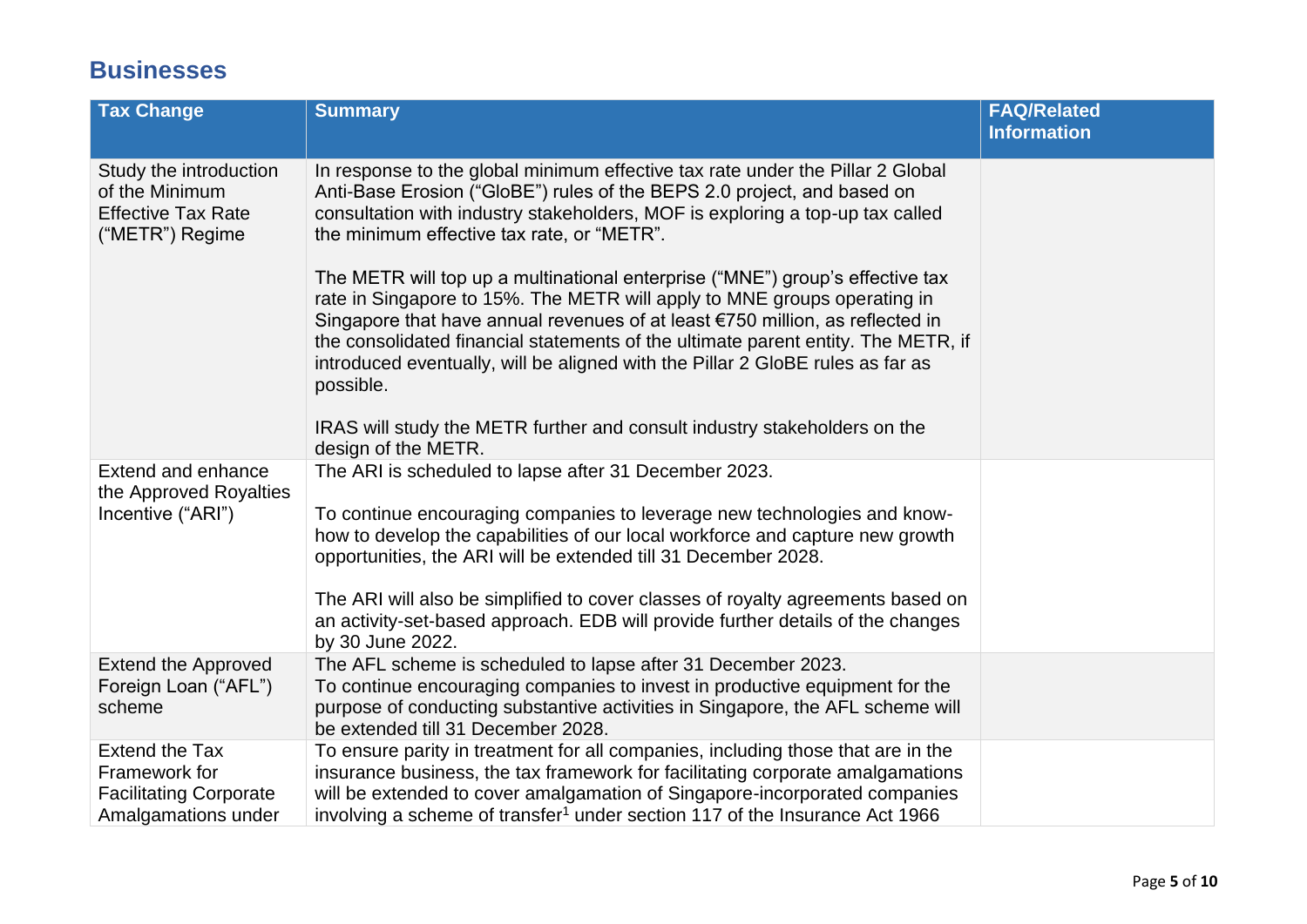| section 34C of the ITA                                                            | ("IA"), where the court order for the confirmation of the scheme referred to                                                                                                                                                                                                                                                                                                                                                                                                                                                                                                                                                                                                                                                                                                                                                                                                                                               |  |
|-----------------------------------------------------------------------------------|----------------------------------------------------------------------------------------------------------------------------------------------------------------------------------------------------------------------------------------------------------------------------------------------------------------------------------------------------------------------------------------------------------------------------------------------------------------------------------------------------------------------------------------------------------------------------------------------------------------------------------------------------------------------------------------------------------------------------------------------------------------------------------------------------------------------------------------------------------------------------------------------------------------------------|--|
| to Licensed Insurer                                                               | under section 118 of the IA is made on or after 1 November 2021.                                                                                                                                                                                                                                                                                                                                                                                                                                                                                                                                                                                                                                                                                                                                                                                                                                                           |  |
|                                                                                   | The extension of the framework is subject to conditions, which include the<br>following:<br>a) The amalgamated company takes over all property, rights, privileges,<br>liabilities, and obligations, etc. of the amalgamating company on the date<br>of amalgamation; and<br>b) The amalgamating company becomes dormant (i.e. ceases to conduct<br>any business or any other activities, and does not derive any income) on<br>the date of amalgamation and remains so until it is dissolved or wound<br>up; and<br>The amalgamating company is dissolved or wound up before the filing<br>C)<br>due date of the income tax return for the Year of Assessment ("YA")<br>related to the basis period in which the scheme of transfer was effected.<br>The tax treatments under the tax framework will apply with modifications where<br>appropriate.                                                                       |  |
|                                                                                   | IRAS will provide further details of the changes by 31 October 2022.<br><sup>1</sup> To amalgamate with other licensed insurers, licensed insurers may be required to transfer their insurance-related<br>businesses through a scheme of transfer and hence, cannot transfer these businesses through a statutory voluntary<br>amalgamation under CA. Following the scheme of transfer, the insurers will not automatically cease to exist and will                                                                                                                                                                                                                                                                                                                                                                                                                                                                        |  |
| Facilitate disclosure of<br>company-related<br>information for official<br>duties | have to undergo the usual process of winding up or dissolution.<br>To support data-driven policymaking, operations, and integrated service<br>delivery, the following changes to the ITA and GSTA will be made to facilitate<br>the disclosure of information by IRAS for such purposes:<br>a) Where taxpayers have provided consent for their information to be<br>shared, IRAS can disclose such information to a public officer (or any<br>other authorised person outside the public sector who is engaged by the<br>Government or a statutory board) for the performance of his official<br>duties.<br>In addition, IRAS can disclose a prescribed list of identifiable information<br>b)<br>on companies to public sector agencies for the performance of official<br>duties. This sharing of identifiable company-related information within<br>the public sector will be conducted without the need for taxpayer's |  |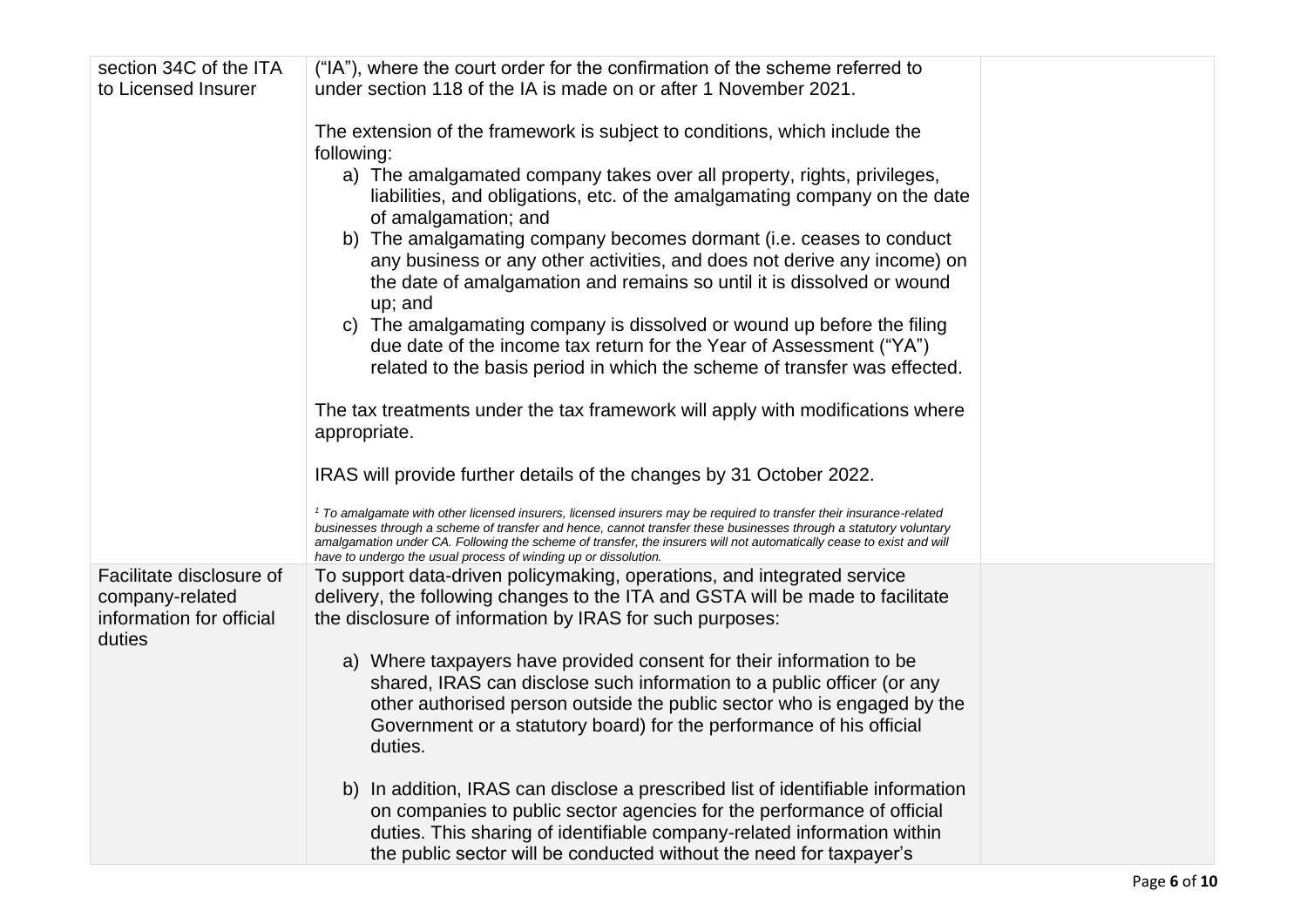|                                                                                                             | consent. Any such information shared will be made less granular by<br>IRAS to preserve the taxpayer's confidentiality, while remaining useful to<br>public sector agencies. For instance, the prescribed list will include the<br>sales revenue band an identified company belongs to, but not the exact<br>value of its sales revenue. In addition, such information will not be<br>disclosed to any person outside the public sector even if the person is<br>engaged by the Government or a statutory board. |  |
|-------------------------------------------------------------------------------------------------------------|-----------------------------------------------------------------------------------------------------------------------------------------------------------------------------------------------------------------------------------------------------------------------------------------------------------------------------------------------------------------------------------------------------------------------------------------------------------------------------------------------------------------|--|
| Allow the Integrated<br><b>Investment Allowance</b><br>("IIA") scheme to lapse<br>after 31 December<br>2022 | As part of the Government's regular review of tax incentives including their<br>relevance, the IIA scheme will be allowed to lapse after 31 December 2022.                                                                                                                                                                                                                                                                                                                                                      |  |

#### **Finance Sector**

| <b>Tax Change</b>                                                                                                      | <b>Summary</b>                                                                                                                                                                                                                                                                                                                                                                                                                                                                                                                                                                                                                                          | <b>FAQ/Related</b><br><b>Information</b> |
|------------------------------------------------------------------------------------------------------------------------|---------------------------------------------------------------------------------------------------------------------------------------------------------------------------------------------------------------------------------------------------------------------------------------------------------------------------------------------------------------------------------------------------------------------------------------------------------------------------------------------------------------------------------------------------------------------------------------------------------------------------------------------------------|------------------------------------------|
| Enhance the Tax<br>Incentive Scheme for<br>Funds Managed by<br>Singapore-based Fund<br>Manager ("Qualifying<br>Funds") | To continue growing Singapore's asset management industry, the conditions<br>imposed on the investments in physical Investment Precious Metals ("IPMs")<br>under the DI list will be refined as follows. These refinements will be effective<br>on and after 19 February 2022:<br>a) The incidental condition will be removed, i.e. investments in physical<br>IPMs need not be incidental to the trading of derivative IPMs; and<br>b) The cap will be revised to 5% of the total investment portfolio for the<br>taxpayer's incentive award under sections 13D/13O/13U of the ITA.<br>MAS will provide further details of the changes by 31 May 2022. |                                          |
| <b>Extend and rationalise</b><br>the WHT exemption for<br>the financial sector                                         | WHT exemption for the following payments are scheduled to lapse after 31<br>December 2022:<br>a) Payments made under cross currency swap transactions by Singapore                                                                                                                                                                                                                                                                                                                                                                                                                                                                                      |                                          |
|                                                                                                                        | swap counterparties to issuers of Singapore dollar debt securities;                                                                                                                                                                                                                                                                                                                                                                                                                                                                                                                                                                                     |                                          |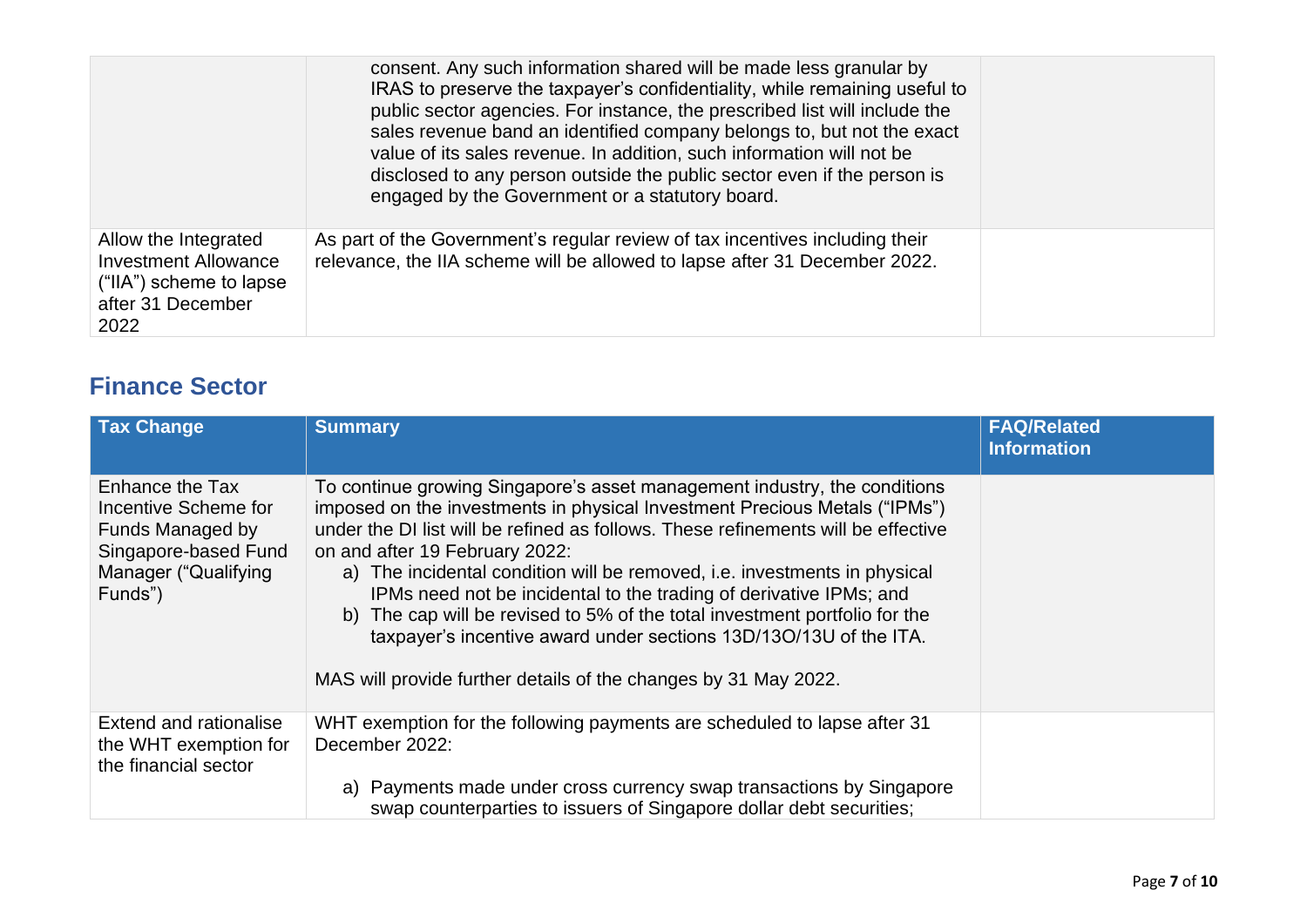|                                                                                                         | b) Interest payments on margin deposits made under all derivatives<br>contracts by approved exchanges, approved clearing houses, members<br>of approved exchanges and members of approved clearing houses;<br>c) Specified payments made under securities lending or repurchase<br>agreements by specified institutions;<br>d) Payments made under interest rate or currency swap transactions by<br>MAS; and<br>e) Payments made under interest rate or currency swap transactions by<br>financial institutions.                                                                                                                                                                        |  |
|---------------------------------------------------------------------------------------------------------|------------------------------------------------------------------------------------------------------------------------------------------------------------------------------------------------------------------------------------------------------------------------------------------------------------------------------------------------------------------------------------------------------------------------------------------------------------------------------------------------------------------------------------------------------------------------------------------------------------------------------------------------------------------------------------------|--|
|                                                                                                         | To continue supporting the competitiveness of our financial sector, the WHT<br>exemption for payments a) to d) will be extended till 31 December 2026. This<br>will cover payments made under a contract or agreement that takes effect on or<br>before 31 December 2026.                                                                                                                                                                                                                                                                                                                                                                                                                |  |
|                                                                                                         | To rationalise the WHT exemption for the financial sector, the WHT exemption<br>for payment e) will be allowed to lapse after 31 December 2022. Such<br>payments can be covered under the existing WHT exemption for payments on<br>over-the-counter financial derivatives.<br>MAS will provide any consequential details by 31 May 2022.                                                                                                                                                                                                                                                                                                                                                |  |
| <b>Extend and Rationalise</b><br>the Tax Incentives for<br>Project and<br><b>Infrastructure Finance</b> | The package of tax incentive schemes for Project and Infrastructure Finance<br>includes:<br>a) Exemption of qualifying income from qualifying project debt securities<br>("QPDS");<br>b) Exemption of qualifying foreign-sourced income from qualifying offshore<br>infrastructure projects/assets received by approved entities listed on the<br>Singapore Exchange ("SGX"); and<br>c) Concessionary tax rate of 10% on qualifying income derived by an<br>approved Infrastructure Trustee-Manager/Fund Management Company<br>from managing qualifying SGX-listed Business Trusts/Infrastructure<br>funds in relation to qualifying infrastructure projects/assets ("ITMFM<br>scheme"). |  |
|                                                                                                         | The schemes are scheduled to lapse after 31 December 2022.                                                                                                                                                                                                                                                                                                                                                                                                                                                                                                                                                                                                                               |  |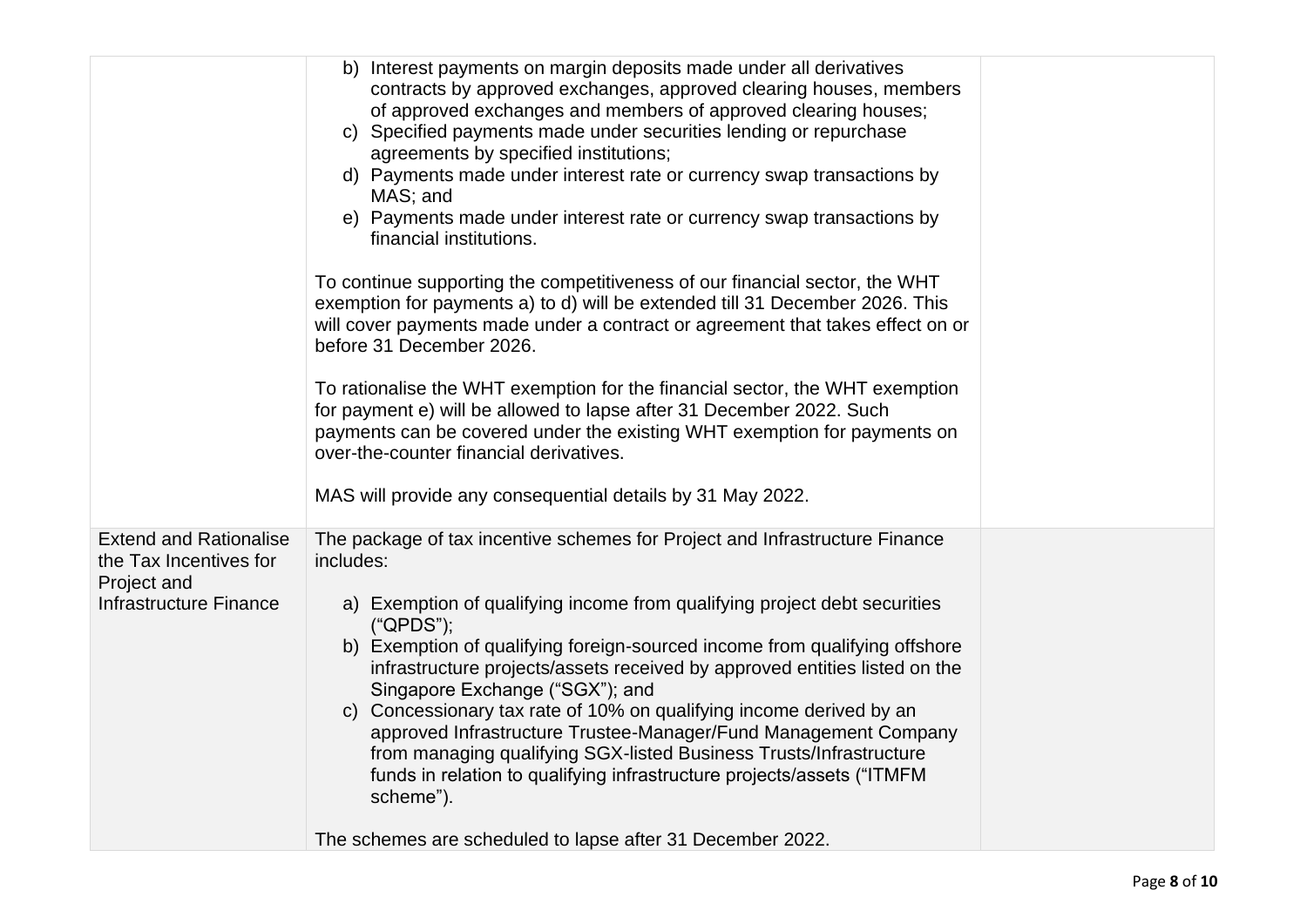|                                                                                                                                                  | To continue supporting the development of Singapore as an infrastructure<br>financing hub, the existing tax incentive schemes for Project and Infrastructure<br>Finance under a) and b) will be extended till 31 December 2025.<br>As part of our regular review of tax incentives including their relevance, the<br>ITMFM scheme in c) will be allowed to lapse after 31 December 2022. Existing<br>ITMFM scheme recipients will continue to enjoy the tax benefits for the<br>remaining tenure of their existing awards.<br>MAS will provide any consequential details by 31 May 2022.                                                                                                                                                                                                                                                                                                                                                                                                                                                                                         |  |
|--------------------------------------------------------------------------------------------------------------------------------------------------|----------------------------------------------------------------------------------------------------------------------------------------------------------------------------------------------------------------------------------------------------------------------------------------------------------------------------------------------------------------------------------------------------------------------------------------------------------------------------------------------------------------------------------------------------------------------------------------------------------------------------------------------------------------------------------------------------------------------------------------------------------------------------------------------------------------------------------------------------------------------------------------------------------------------------------------------------------------------------------------------------------------------------------------------------------------------------------|--|
| Change the basis of<br>preparation of tax<br>computations for<br>insurers from financial<br>statements ("FS") to<br><b>MAS Statutory Returns</b> | With the adoption of the new Financial Reporting Standard ("FRS") 117 for the<br>preparation of FS, the MAS Statutory Returns instead of FS will be used as the<br>basis for preparing tax computations for insurers. Related consequential<br>adjustments to existing tax treatments will also be introduced.<br>This change is in view of the following:<br>a) Insurers will not be able to prepare their tax computations using the FS<br>prepared in accordance with FRS 117 as the FS will not provide<br>sufficient information necessary to apply the existing tax rules such as<br>those under section 26 of the ITA.<br>b) Using MAS Statutory Returns as the basis for preparation of tax<br>computations will allow the existing tax rules and tax incentives (if<br>applicable) to continue to apply without adding substantial tax<br>compliance burden on insurers.<br>This change will take effect from YA2024 (or YA2025 for insurers whose<br>financial year end is not 31 December).<br>IRAS will provide further details of the changes by 30 September 2022. |  |